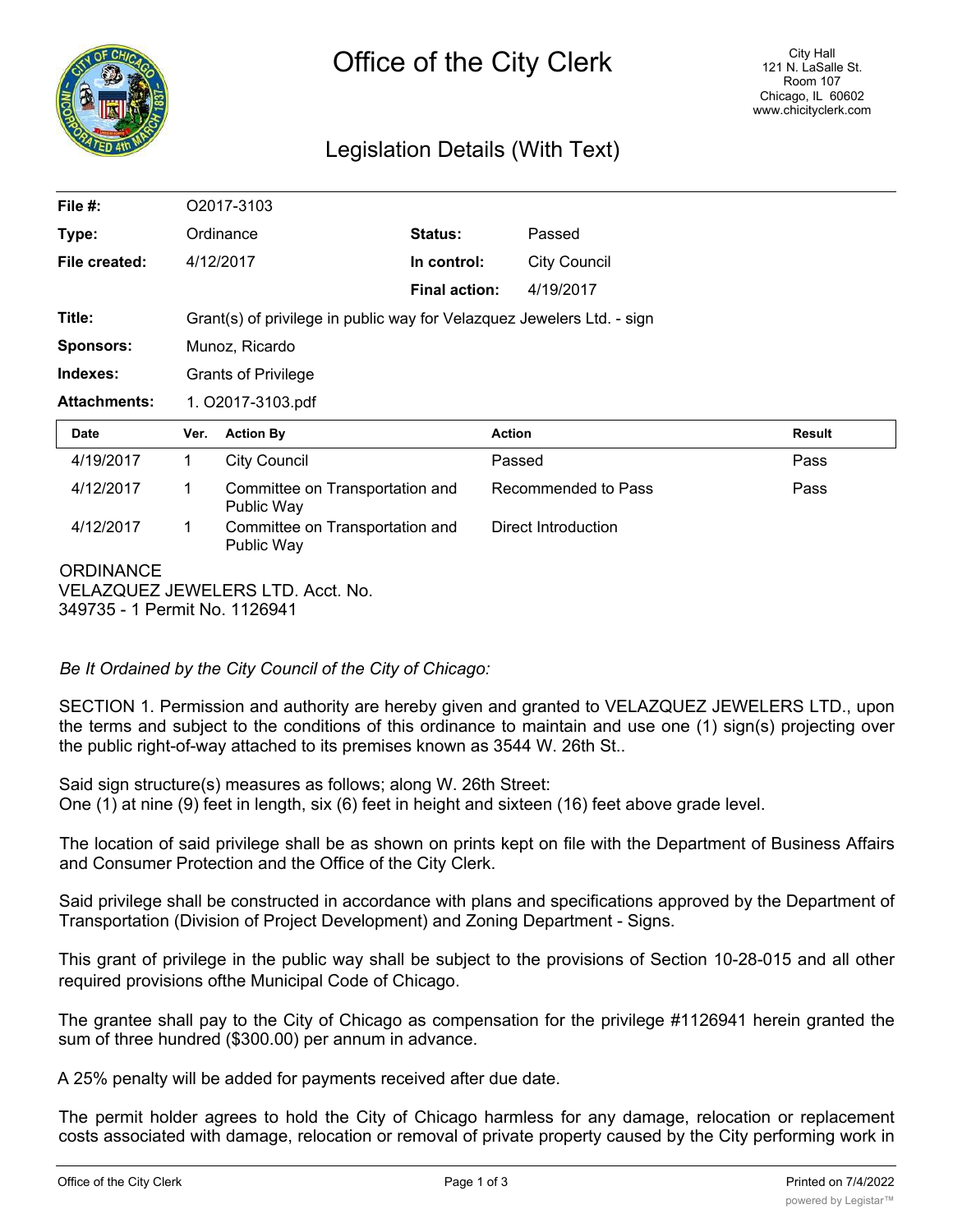## **File #:** O2017-3103, **Version:** 1

the public way.

Authority herein given and granted for a period of five (5) years from and after 03/14/2017.

Alderman

Ricardo Munoz 22nd Ward

Page 1

\*?age 3 of 3)

3/13/2017 Mips //mail aol com/webmail std/en us/PnntMessage

From FERNANDO MARTINEZ <eag3544@gmail com>

> To Me <eag3544@aol com>

Date Mon Mar 13 2017 6 27 pm

https //mail aol com/webmail std/en us/PnntMessage

Attachments 20170313J82716 jpg (992K)

Department of Business Affairs and Consumer Protection Small Business Center - Public. Way Use Unit City Mall - 121 N LaSalle Street, Room 800 • Chicago, IL 60602 312-74-GOBIZ/3 12-744-6249 • (312) 744-1944 (TTY) hltp //www citvofcliicago.org/bacp <http://citvofcliicago.org/bacp>

**03/29/2017**